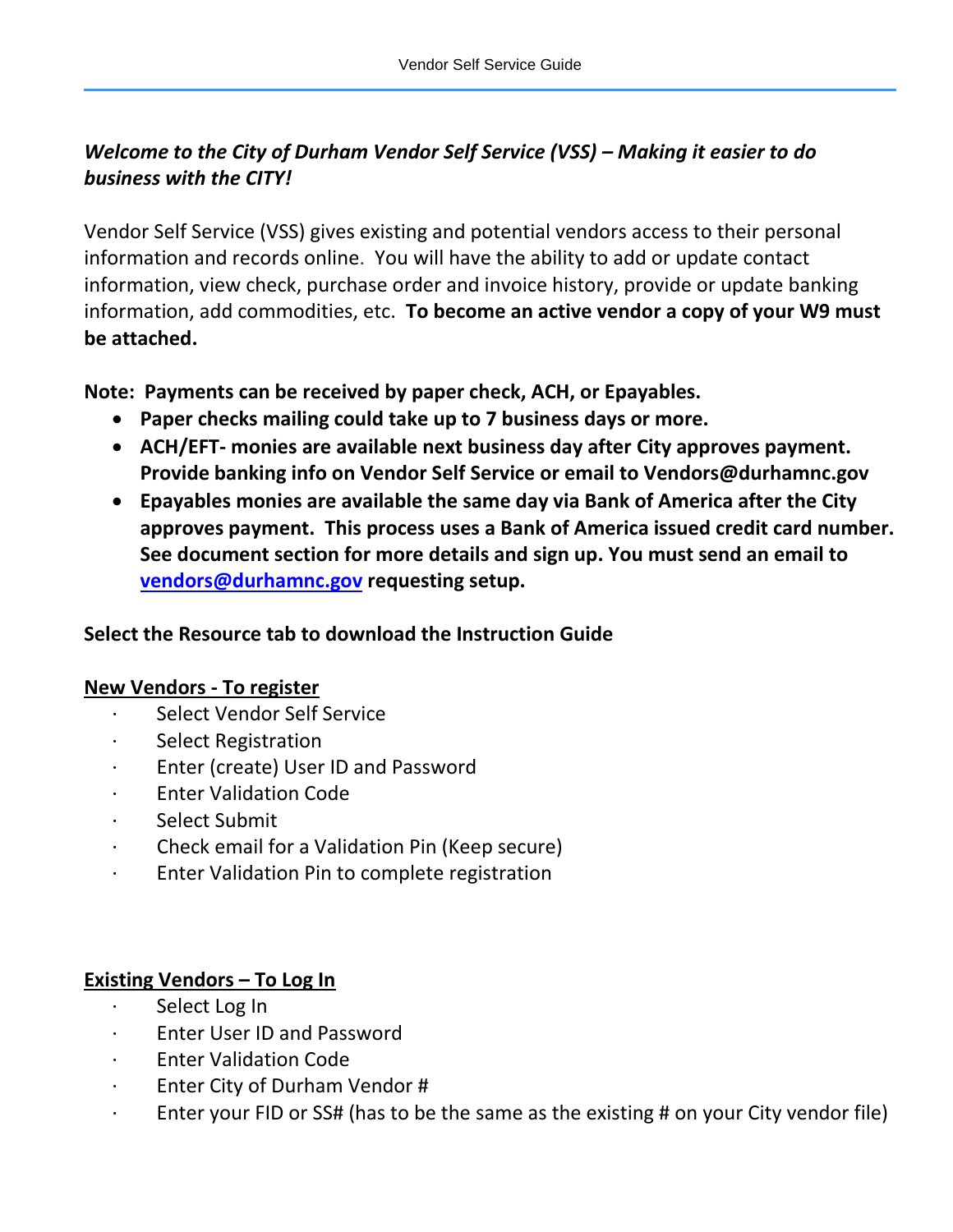**Note: If you are an existing City of Durham vendor your vendor number can be found on your last check, PO or ACH Advice. If you are unable to locate or have received please send an email request to Vendors @durhamnc.gov. Your email request must include your name, title, and contact info. A City of Durham administrator will contact you.**

**For security you must be able to provide additional information (when prompted) that is currently on your existing vendor file (FID or SS).**

Vendor Registration ….. Five Easy Steps……………..

Select **Vendor Registration** on the VSS homepage. **Use ALL CAPS (ex: CITY OF DURHAM). All fields with a red asterisk (\*) is a required field and cannot be skipped.**

## **STEP 1:**

## **New Vendors - To register**

- · Select Vendor Self Service
- · Select Registration
- · Enter (create) User ID and Password
- **Enter Validation Code**
- · Select Submit
- · Check email for a Validation Pin (Keep secure)
- · Enter Validation Pin to complete registration

## **Existing Vendors – To Log In**

- Select Log In
- · Enter User ID and Password
- · Enter Validation Code
- · Enter City of Durham Vendor #
- $\cdot$  Enter your FID or SS# (has to be the same as the existing # on your City vendor file)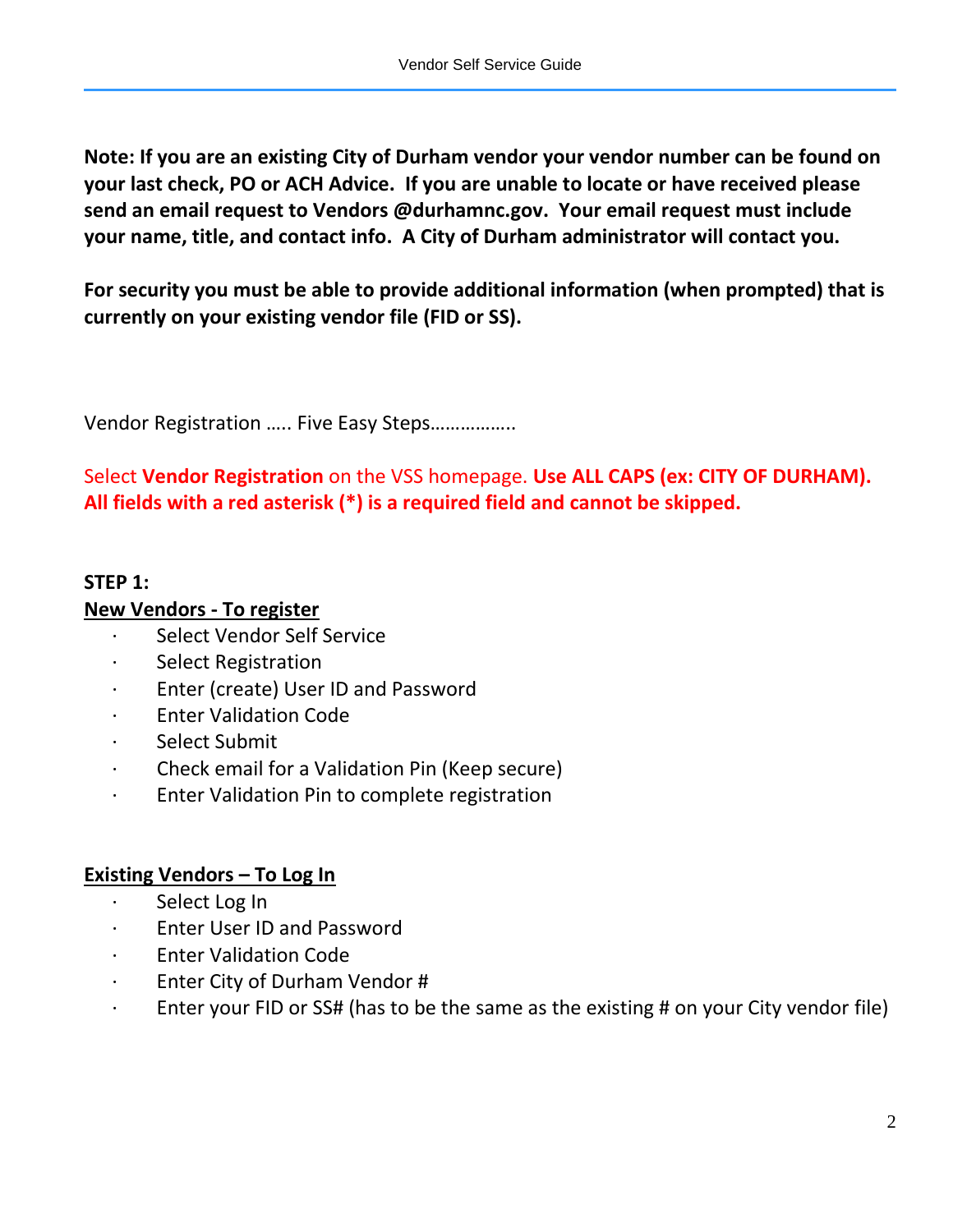**If you do not have your vendor number please send an email request to [Vendors@durhamnc.gov](mailto:Vendors@durhamnc.gov) to request your vendor #. Your email request must include your name, title, and contact info. A City of Durham staff will contact you. STEP 2:** 

• Provide General Contact information (address, email, web site and FID or SSN number), AP and/or contact (s). Complete all fields required including checking the MBE status (Minority Business Enterprise).

| File Edit New Favorite Tools Help                                                                            |                                                                                                                                                                                                                     |                     |
|--------------------------------------------------------------------------------------------------------------|---------------------------------------------------------------------------------------------------------------------------------------------------------------------------------------------------------------------|---------------------|
|                                                                                                              | S Englarger Clint Cerim Soday . 2 DA bet @ Hi Critic Parker 2 La Tuck Englar E School & Color, N. On Bill, Sell Press 2 UK Lockey SW Society Fire _ CHIRAL DITEUT 2 Oy Lleaving<br><b>V&amp; Munis Self Service</b> | ۹<br>logh           |
| User Contact Information                                                                                     |                                                                                                                                                                                                                     |                     |
| Costact Resum                                                                                                |                                                                                                                                                                                                                     | Hone                |
| # Costact Type                                                                                               |                                                                                                                                                                                                                     | Vendor Self Service |
| GENERAL-General Contacts<br>ACCOUNTS PAYABLE - Accounts Payable Contacts<br>PURCHASING - Purchasing Contacts |                                                                                                                                                                                                                     | Registration        |

## **Enter Payment Terms, Delivery method, and Banking info**

| <b>Payment Terms</b>                          |
|-----------------------------------------------|
| Discount Percentage                           |
| 10                                            |
| Days to Discount                              |
| 0                                             |
| Days to Net<br>30                             |
| Your preferred payables delivery method(s).   |
| $\Box$ Mail $\Box$ Fax $\Box$ E-Mail          |
| Your preferred purchasing delivery method(s). |
| $\Box$ Mail $\Box$ Fax $\Box$ E-Mail          |
|                                               |

### **Add banking info**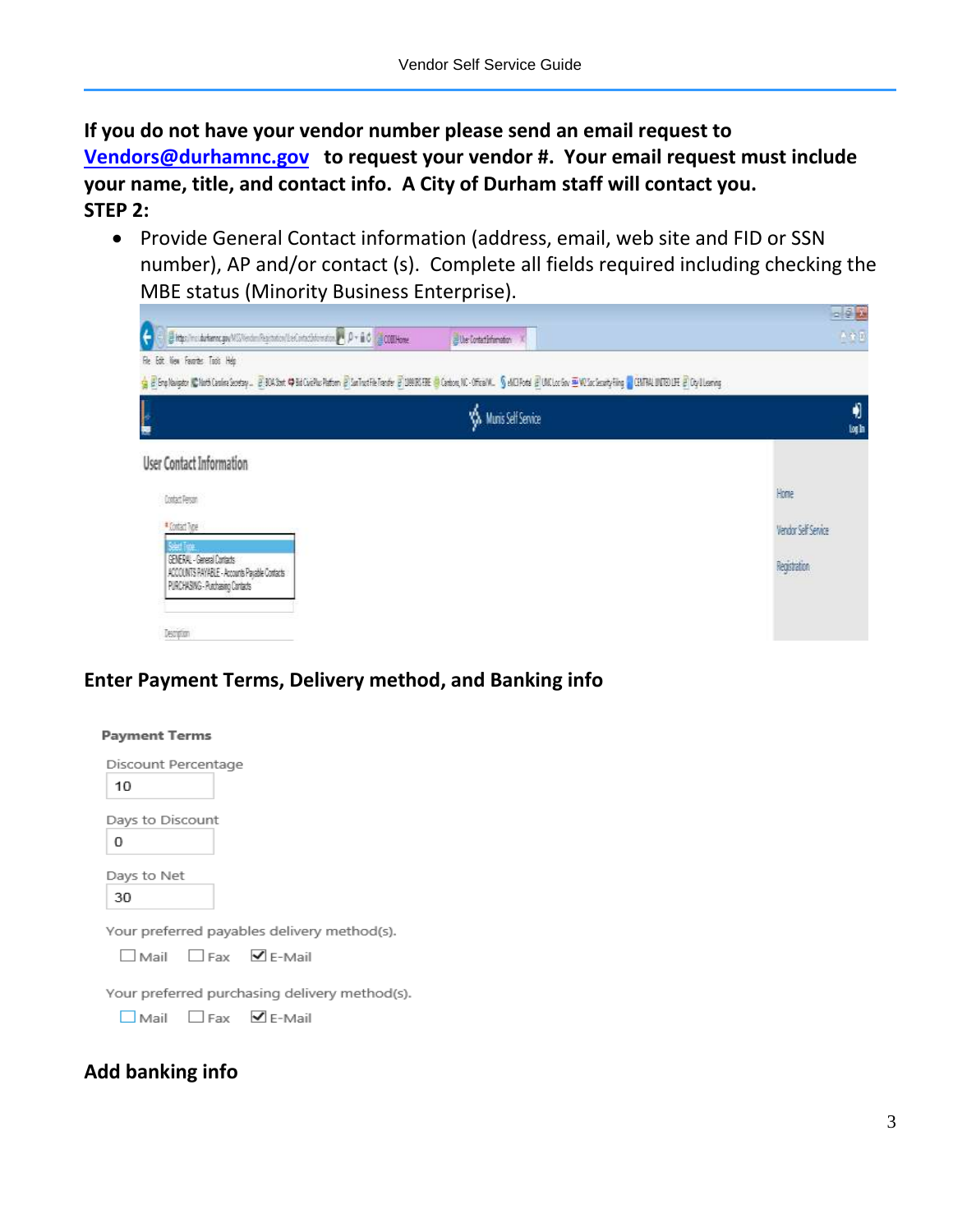**Bank Information** 

| Joe Smith<br>1234 Anystreet Court<br>Anycity, AA 12345 |                          |                        | 1234           |
|--------------------------------------------------------|--------------------------|------------------------|----------------|
| Pay to the order of                                    |                          |                        |                |
| <b>Bank Anywhere</b>                                   |                          |                        | <b>Dollars</b> |
| !1234567891                                            | 123456789123 1234        |                        |                |
| Routing<br><b>Number</b>                               | <b>Account</b><br>Number | Check<br><b>Number</b> |                |
| <b>Bank Routing Number</b>                             |                          |                        |                |
| Bank Account Number                                    |                          |                        |                |
| <b>Bank Account Type</b>                               |                          |                        |                |
| Checking $\vee$                                        |                          |                        |                |

## To add additional addresses and contact info for remits select add.

| <b>Address information</b> |         |            |
|----------------------------|---------|------------|
| <b>Addresses</b>           |         |            |
| add                        |         |            |
| Name/DBA                   | Address | Is Default |
|                            |         | Continue   |
|                            |         |            |

**STEP 3:** Select Commodities → Select Add → Select Continue.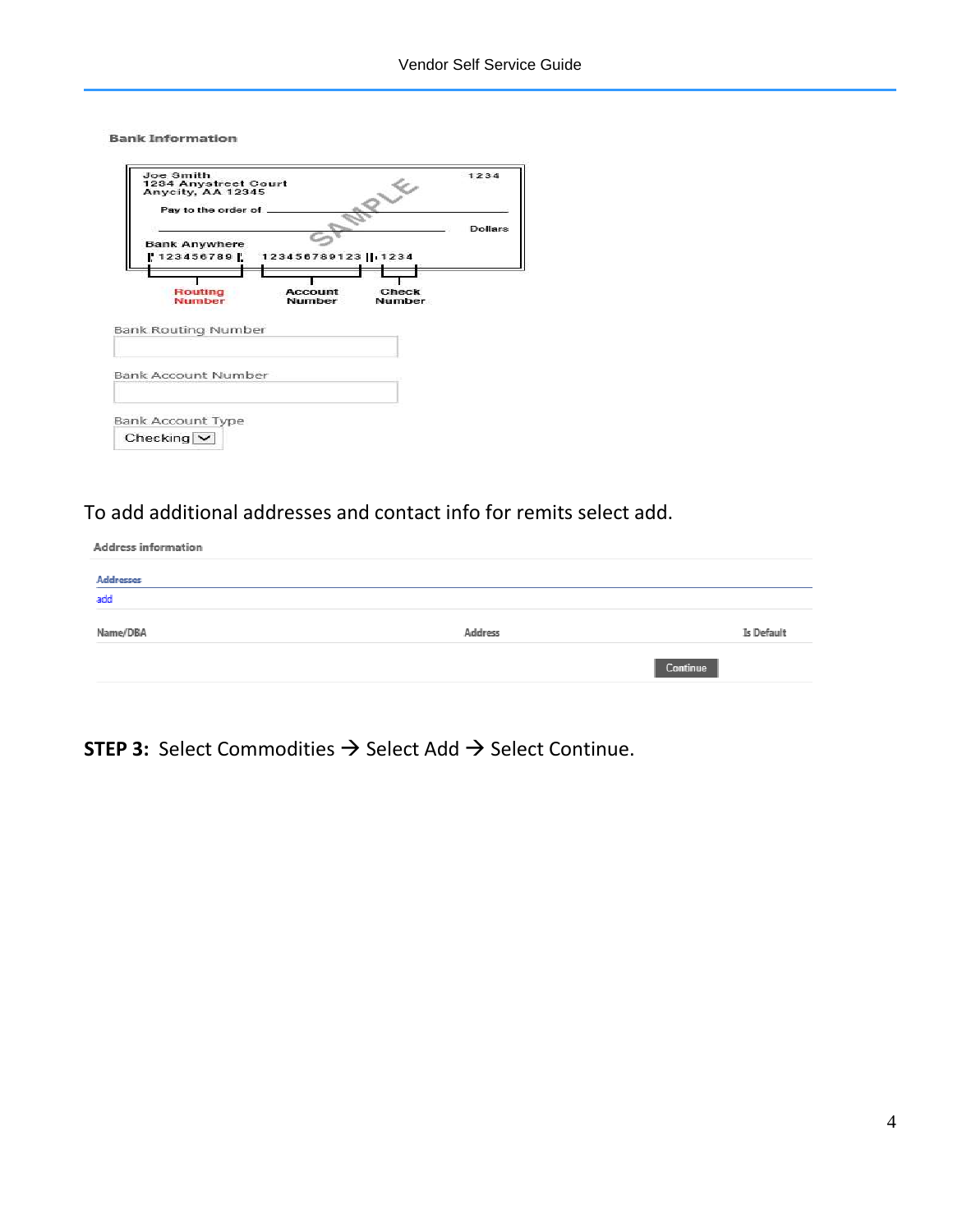#### **Select Commodities**

| Help              |         |                                                                                                                                 |
|-------------------|---------|---------------------------------------------------------------------------------------------------------------------------------|
|                   |         | Search for your commodities/services, then select and "Add". Search again and repeat as necessary. Click "Finished" when done.  |
|                   |         | Keyworritti) or commodity roderfuit i ar man algrici<br>-Sourch                                                                 |
|                   |         | List all commodities/services                                                                                                   |
| 0332 Found        |         |                                                                                                                                 |
|                   |         | 1-18   11-20   21-20   31-40   41-50   51-60   Next                                                                             |
| <b>Select All</b> | Code    | Description                                                                                                                     |
| 60                | BOSZL   | ABRASIVES, SANCIS ASTRUS, METAL                                                                                                 |
| $\Box$            | 00528   | ABRASIVES, SANDISASTING IDDHES THAN METALS                                                                                      |
| o                 | 00542   | ABRASIVES, SOLID: WHEELS, STONES, ETC.                                                                                          |
| tä                | 01538   | PAPER, CHEMICALS, AND SUPPLIES (FOR BUILDING MACHINES)                                                                          |
| o                 | 00002   | REDAILITSOMENT                                                                                                                  |
| O                 | 020905  | TREE AND ROOT CUTTERS AND STUMP GRINDERS. TRACTOR MOUNTED.                                                                      |
| ū                 | 01529   | CHEMICALS, INKS, AND SUPPLIES (FOR MIMEGISKAPH MACHINES)                                                                        |
| $\Box$            | 01339   | IVARES, CHEMICALE, AND SURRUSS (FOR COATED OR TREATED VARES TYPE CORVING MACHINES) (SEE 305-39 FOR OBASS PROCESS-COPY MACHINES) |
|                   | 1121164 | MIDWER, ARTICULATED BOOKE FLAIL, BOYARY, OR SICKES HEAD.                                                                        |
| $\Box$            |         |                                                                                                                                 |

#### **STEP 4: Verify and Attach documents (W9, etc.)**

Verify all information (if an update is needed select change under the category needed).

**General Information change** 

Select Attach to attach a signed W9 and any additional required documents as a PDF file (W9, ACH, EPayables docs)  $\rightarrow$  Select Browse to locate the document on your computer  $\rightarrow$ Select Continue

| Attachments:    |  | Browse Type: General v |
|-----------------|--|------------------------|
| <b>Continue</b> |  |                        |

Note: If you are unable to attach please email form (s) to [vendors@durhamnnc.gov](mailto:vendors@durhamnnc.gov) or fax to

919-560-4325.

Select Register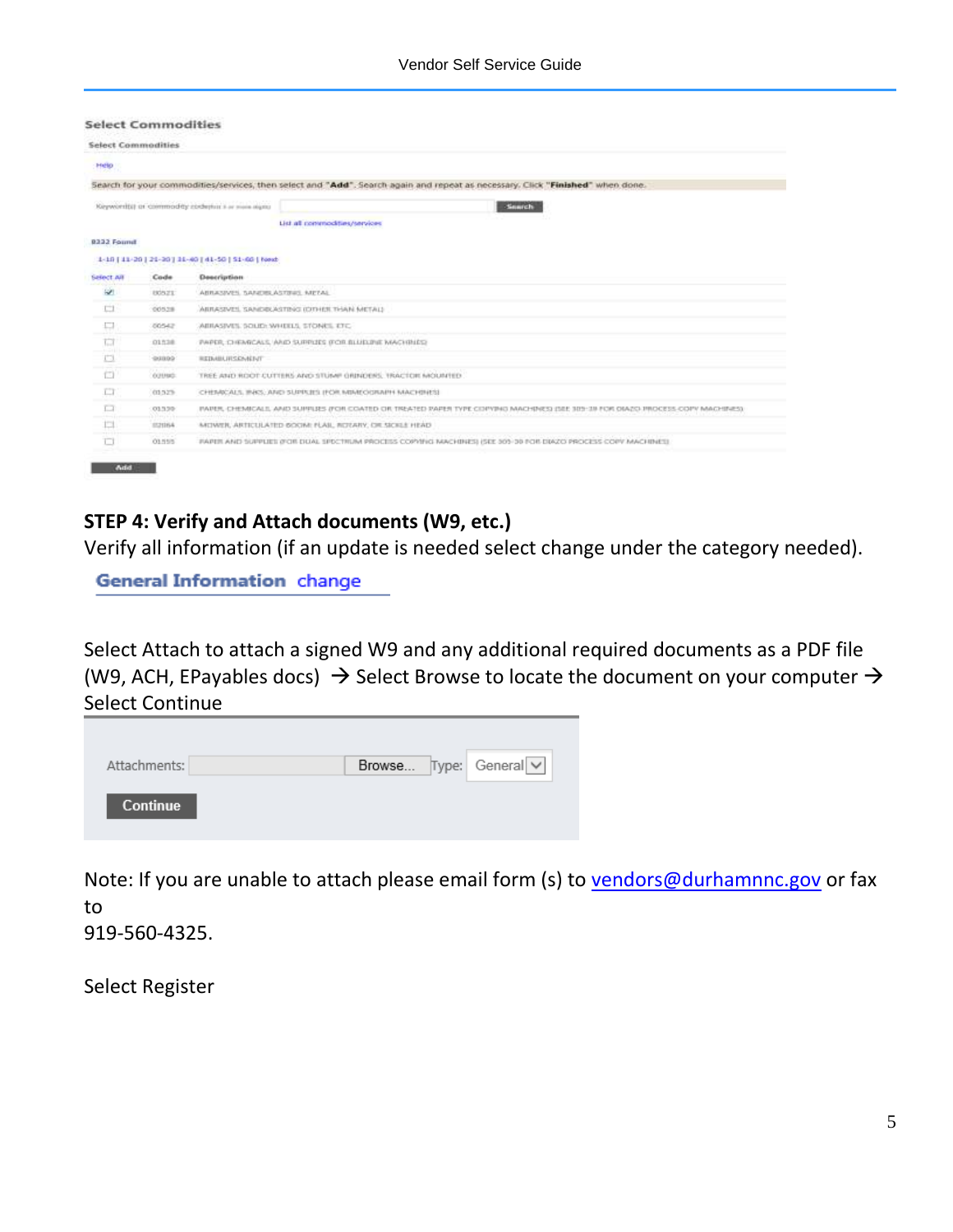|                  | Description                          | Repulsed | <b>Attachments</b> |  |
|------------------|--------------------------------------|----------|--------------------|--|
| $_{\rm Goviral}$ | Documents are not assigned to a type |          | $^\circledR$       |  |

### **STEP 5: (New Registration Only) Validate PIN and Register**

**You will receive a Validation PIN in your email. Enter in VSS when prompted. If you do not receive select Regenerate PIN. It'd very important to make sure the email address is correct and accessible by you to complete registration.**

| <b>I</b>                                 |                                                                                                              |          |                    |       |
|------------------------------------------|--------------------------------------------------------------------------------------------------------------|----------|--------------------|-------|
|                                          | <b>Welcome to Vendor Self Service</b><br>The following user account is awaiting validation via an email sent |          |                    |       |
| <b>Validation PIN</b>                    |                                                                                                              |          |                    |       |
|                                          | (enter PIN validation code)                                                                                  |          |                    |       |
| <b>Regenerate PIN</b><br><b>Validate</b> |                                                                                                              |          |                    |       |
| <b>Select Register</b>                   |                                                                                                              |          |                    |       |
| Attachesonts                             |                                                                                                              |          |                    |       |
| Attachment Type                          | Description                                                                                                  | Repulsed | <b>Attachments</b> |       |
|                                          | Documents are not assigned to a type                                                                         |          | $\overline{m}$     | Atach |

Do not move from this page… Wait for the Registration Confirmation.



Saving.....do not navigate away from this screen while sending data.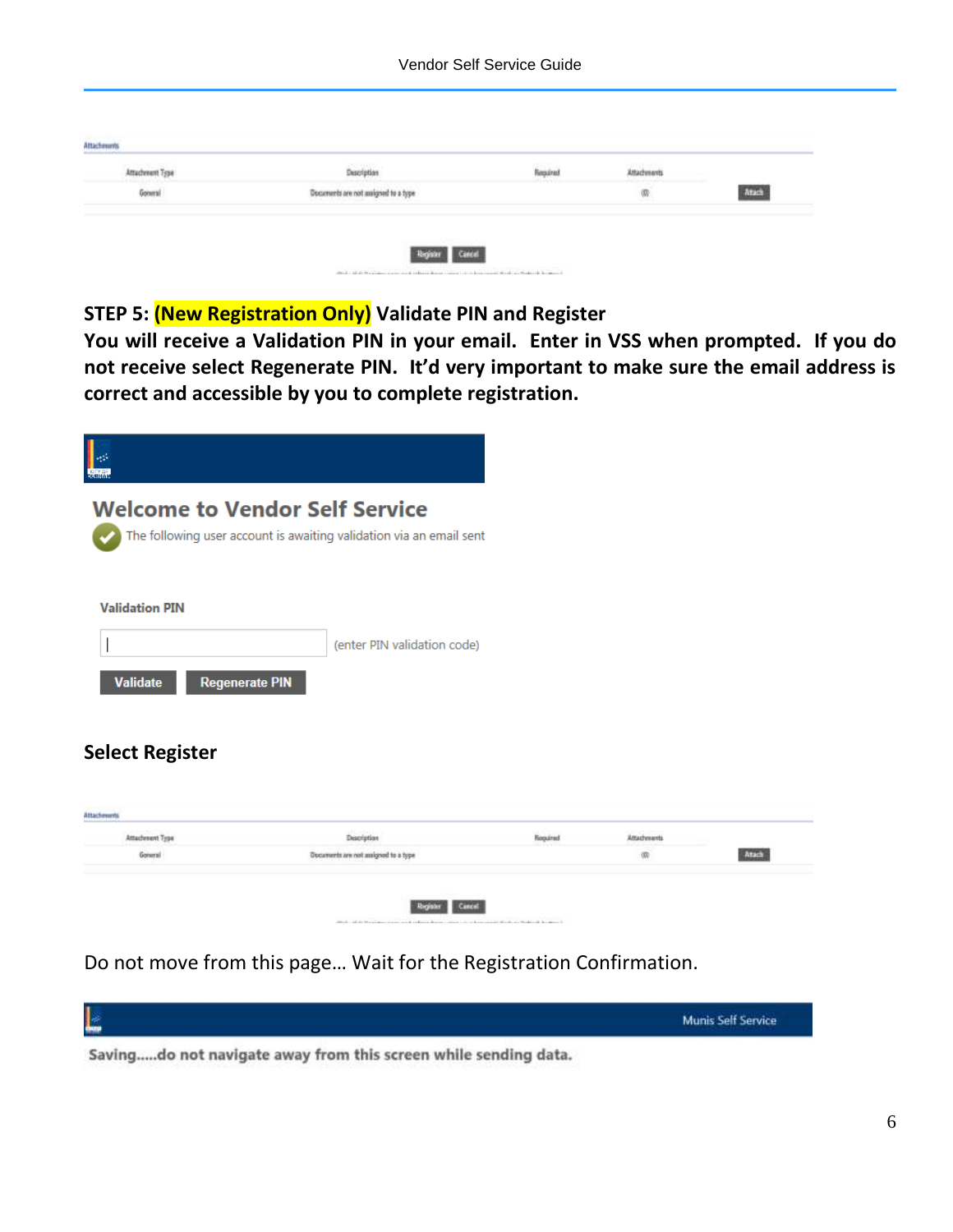# **New Vendor Registration**

#### **Registration Confirmation**

Registration has been completed. You will be contacted when your information has been reviewed. @

#### You can now:

- · Register for commodities/services and/or update your profile.
- · Upload attachment documents to your profile.

Registration will begin… You and all listed contacts will receive several email confirmations.

- Vendor Profile Update (commodities if selected)
- Vendor Registration Complete (Username)

| From:    | NoReply@munis.com            |
|----------|------------------------------|
| ÎΟ:      | Cooper, Joyce; Cooper, Joyce |
| Ec:      |                              |
| subject: | Vendor Profile Update        |
|          |                              |
|          |                              |

Your commodity profile has been updated with MUNIS PRODUCTION v.11.3 - City of Durham.

The following commodity codes have been added to your vendor profile: 00521 ABRASIVES, SANDBLASTING, METAL

This email sent from Munis environment: v.11.3 - City of Durham, database name: munprod



Dear DURHAM TEST,

We are pleased to advise that you have been added as a Registered User to the Vendor Self Serve website under account DURHAN TEST. Please read the following information carefully and be sure to save this message in a safe Website Address: https://mss.durhamnc.gov/MSS/Vendors/Profile/VendorSelfService.aspx

Usemanne: DURHANTEST

## Registration is complete.